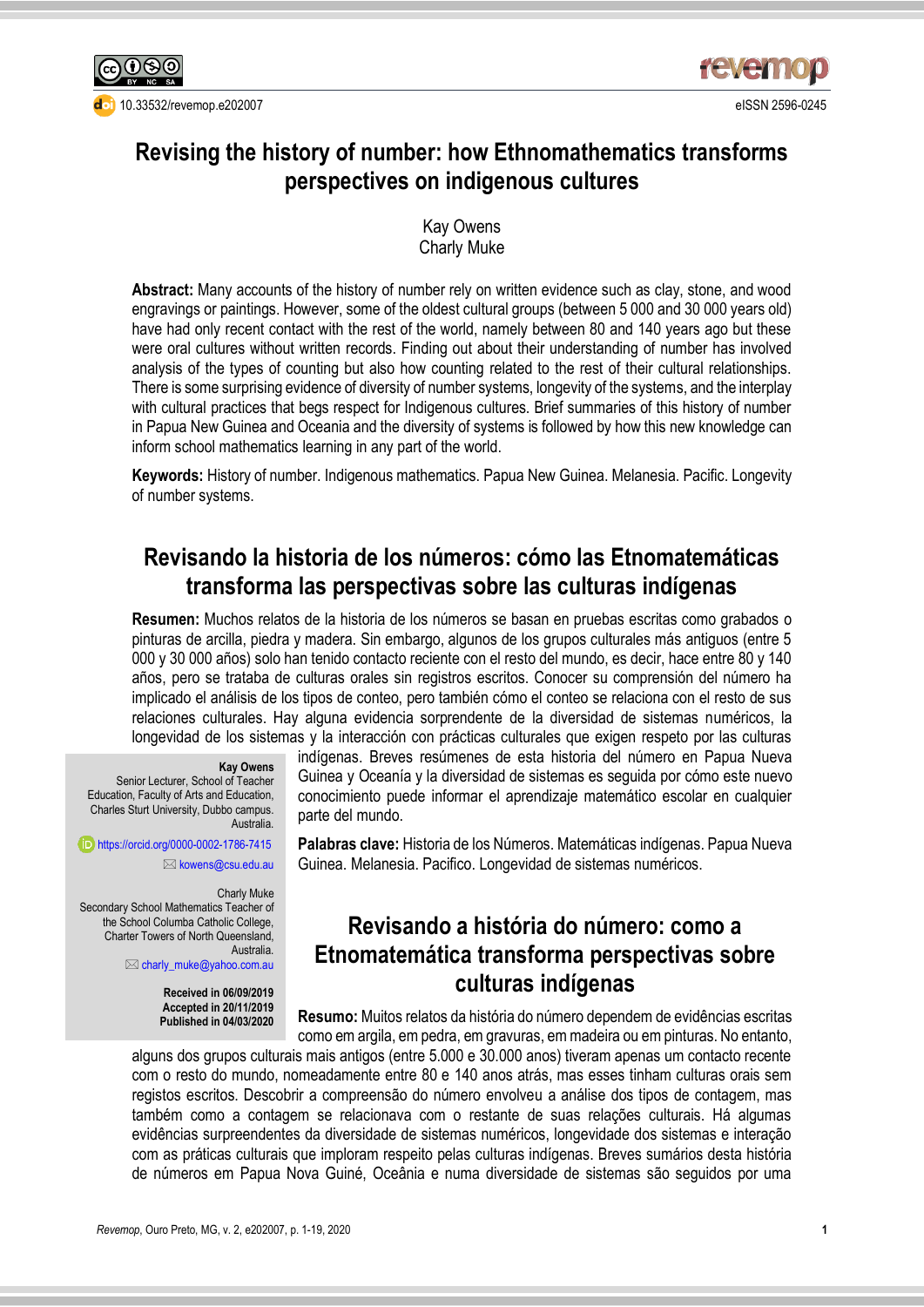reflexão sobre como esse novo conhecimento pode informar a aprendizagem de Matemática escolar em qualquer parte do mundo.

**Palavras-chave:** História do número. Matemática indígena. Papua Nova Guiné. Melanésia. Pacífico. Longevidade de sistemas numéricos.

#### **1 Introduction**

Forty years ago, ethnomathematics was beginning to be recognised more widely (BISHOP, 1979; LANCY, 1978; VAN DER WAERDEN & FLEGG, 1975; WILDER, 1974; WOLFERS, 1971; ZASLAVSKY, 1973). Many linguists were recording the counting systems of the people whose language(s) they were learning (PANOFF, 1970; PUMUGE, 1975); Wurm and his colleagues (WURM *et al.*, 1975) were documenting the languages in New Guinea, and others were considering Oceania (LYNCH, 1977; ROSS, 1988). Anthropologists were incorporating counting into the various complex activities and beliefs of people (STRATHERN, 1977) while cognitive, developmental psychologists (e.g., SAXE, 1979) were considering how cultural context affected concepts. Papua New Guinea University of Technology had a Mathematics Education Centre and the University of Papua New Guinea had an Education Research Unit, both of which supported research that took account of cultural difference in mathematics learning. Some of this work was focused on difference using Piagetian studies and some on cognitive development for mastery of concepts. It would be another decade before ethnomathematics was widely discussed (ASCHER, 1994; BISHOP, 1988; D'AMBROSIO, 1990).

#### **2 Counting System Diversity and How They Developed**

With written records of number, there are symbols used in the various languages for numbers. These reflect the ways that the people combined numeral words to make new number names. For example, the Romans, at least in their later history, said four was IV, that is, one before five. In one sense, place or position was important. We are also cognisant that the Arabs used and modified the original Indian ways of recording numbers to give us our current Hindu-Arabic system of base-10 with place value and a zero. But what happened before this? In the second half of the 18th century, it was considered that numerals were a hallmark of civilisation (CRAWFURD, 1863), and then there was a debate about whether different civilisations invented their counting and numerals or whether there was a diffusion from either Egypt around 4 000 BCE (SMITH, G.E, 1933) or the Sumerians (RAGLAN, 1939). The diffusionist ideas prevailed and Seidenberg (1960) suggested that counting systems diffused from Western Asia or Mediterranean civilisations starting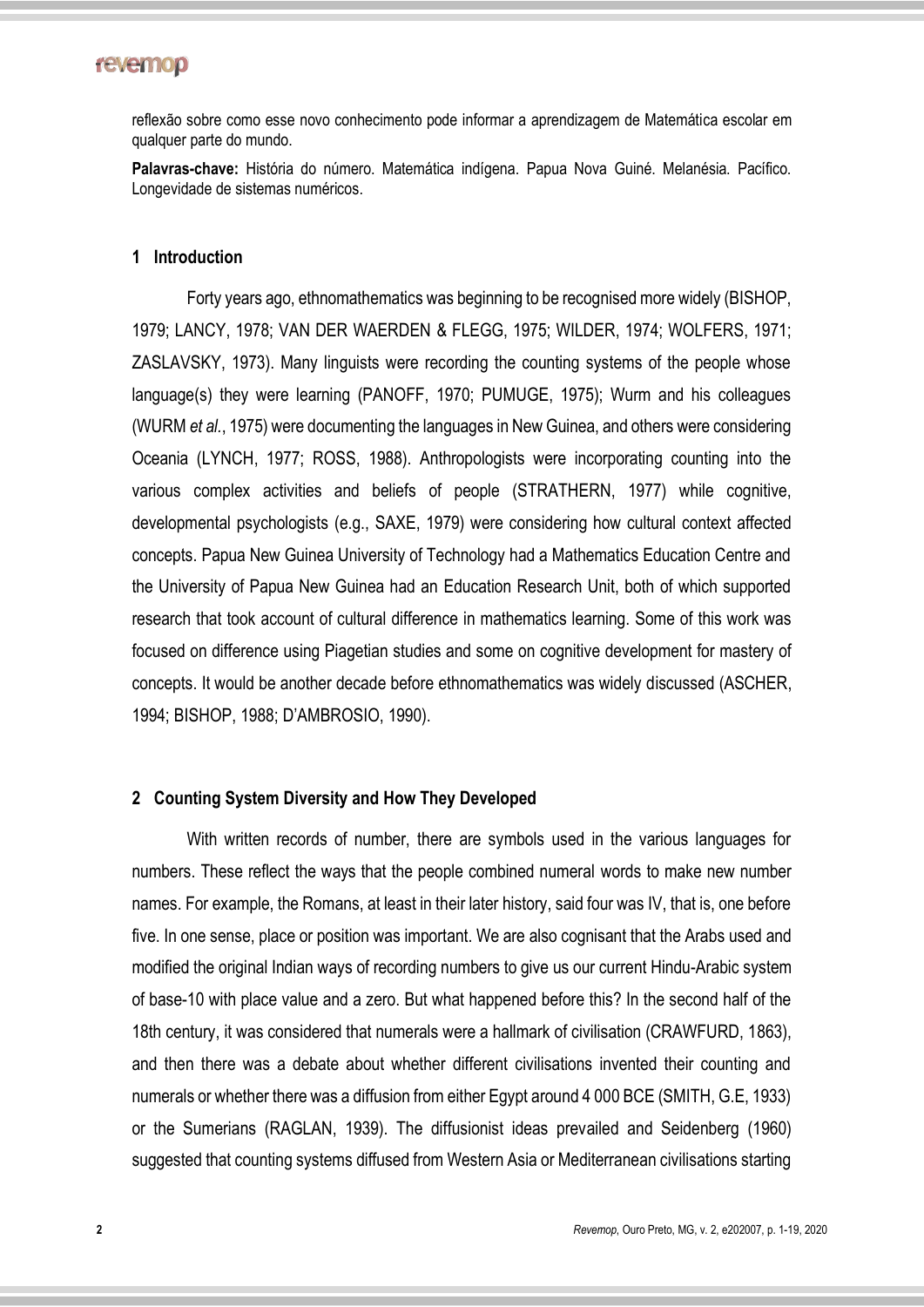with two-cycle systems having one and two as frame words around 3 500 BCE "spread out over the whole earth; later, other methods of counting arose and spread over almost all, but not quite all, of the world" (p. 218). His view was based on the anthropological evidence that suggested these two-cycle systems only occur on the vestiges of the world in southern Africa, southern America, and Australia. Some systems with numerals for three and perhaps four, but without combinations for higher numbers he claimed as systemless and an aberration of the two-cycle system. Seidenberg then suggested that paired systems developed; he called them neo-2 systems in which  $6 = 2 \times 3$  and  $7 = 2 \times 3 + 1$  and so on. One example was the Motu and Roro systems close to Port Moresby in Papua New Guinea. Then, he said the base-10 system developed in conjunction with these paired systems spreading around the world. Seidenberg went on to suggest that the North American Inuits that have a (5, 20) cycle system came after the 10-cycle and there was a fusion, slurring (his term), or modification made with the (2, 10) cycle system resulting in (10, 20), or 20 cycle systems. He suggested that when the 10-cycle system developed in different places it was diffused, unlike the two-cycle system that began in the Middle East (Western Asia). From African systems, he suggested that the (2, 10) and (5, 20) systems came together to make the second pentad (6 to 9) as five plus one to four or another word plus one to four. Finally, Seidenberg believed that the body-part tallying was a combining of the two-cycle system with the (5, 20) system as they linked the idea of body part tallying to represent numbers when *tabu* (society discouraged its use) prevented them from using counting words. There are cases, for example, Duna which truncated a body-part tally system for the sound of 14 was similar to a word that was *tabu.*

Glendon Lean began collecting the counting systems of his students from across Papua New Guinea (PNG) and Oceania in the late 1960s until the late 1970s. Importantly, these first university students were still well connected to their cultures and languages. Unknown by most educators or politicians at the time, he located first contact records in linguistic and government records and in research journals since the Pacific was an "exotic" place to visit for the enlightenment of the 1800s. Thus he was collecting records of what were until that time oral counting systems. The Summer Institute of Linguistics had also recording in their language surveys many language words including some counting words. University linguists were finding Papuan (non-Austronesian) languages in PNG had fascinating language patterns unknown in other parts of the world and so they too began to study more complex aspects of the languages. Surprisingly some of these languages were spoken by few people while others were spoken by thousands and some had numerous dialects. Interesting too were the similarities of the Austronesian languages spoken by Melanesians across the Pacific. Linguists were studying these languages and from these records,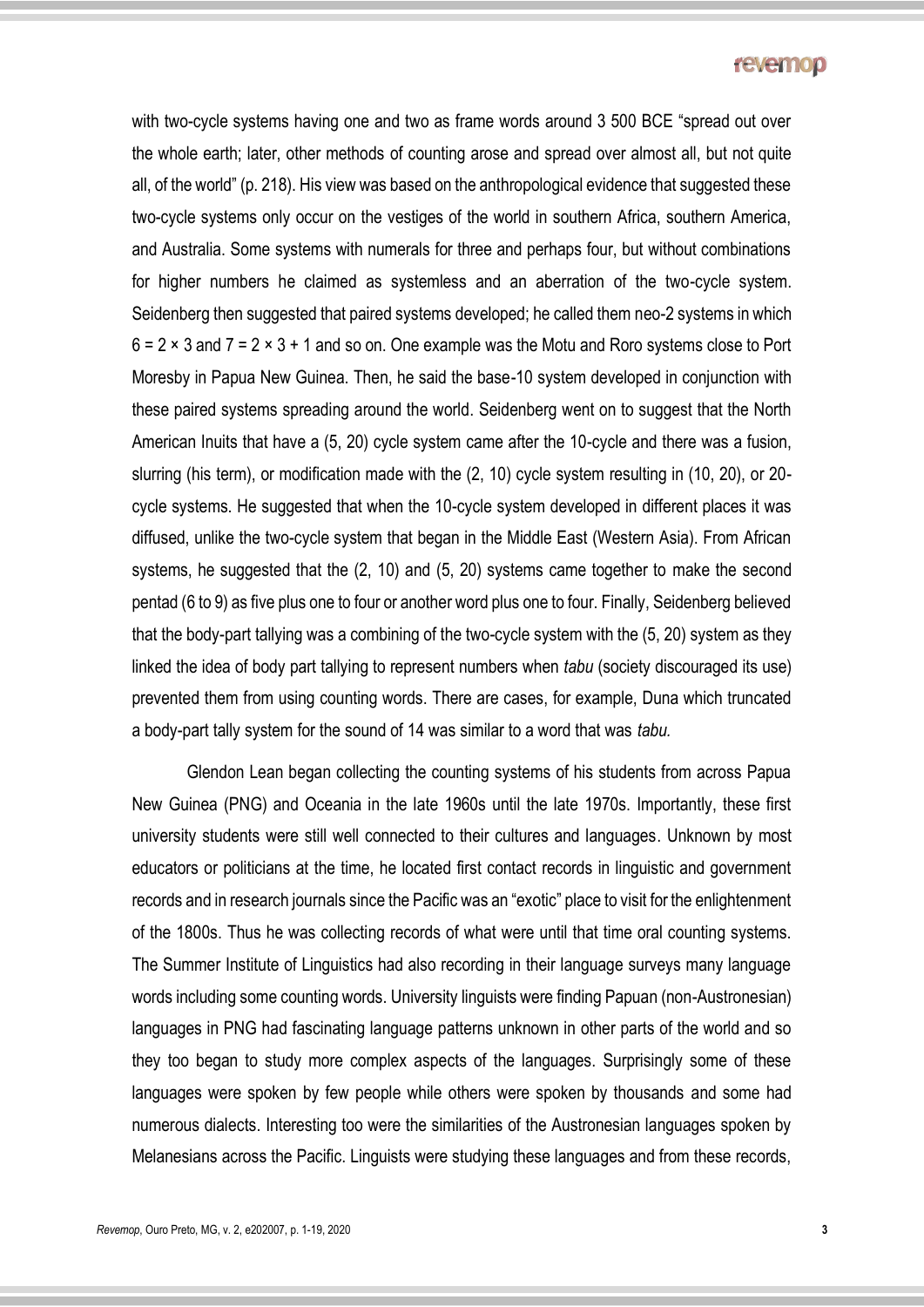Lean was able to obtain counting words for analysis. In total, Lean collected the counting systems of 1 200 languages and we have added several further languages to this collection from field visits, students, and other papers.

Through careful collation and analysis, Lean was able to publish these data in 1988 for each province of PNG. These data formed part of his doctoral thesis (LEAN, 1992) together with counting system data for Oceania (West Papua — the name refugees use — then called Irian Jaya, Indonesia; Island Melanesia; Micronesia; and Polynesia). Geoffrey Smith (1984, 1988) had also studied the systems in Morobe Province. Both used Salzmann's (1950) method of ascertaining the frame words with which all other numerals were named, deciding the operative patterns by which the frame words were combined to make the other numbers and then deciding on the primary and superordinate cycles. For example, if a system has frame words of 1, 2, 5, and 20 by which all other numbers were named then the system was a (2, 5, 20) cycle system. In an earlier paper (OWENS, 2001), much of Lean's work was summarised. It is extended in Owens, Lean, Paraide and Muke (2018).

#### **3 Countering the Diffusionist Theory**

Seidenberg claimed the two-cycle system was once widespread, but Lean found that there were few systems that were pure two-cycle systems in PNG, and they have not been found en route to South America (e.g., in North America although a paper on California contradicts this (DIXON & KROEBER, 1907). In PNG, as elsewhere, most two-cycle systems, in fact, went on to have a (2, 5) or (2, 5, 20) cycle system and these existed well before the 10-cycle systems introduced mainly by Austronesian (AN) Oceanic speakers. Furthermore, the paired system was a variation of the AN Oceanic speakers on the southern coast of PNG and generally not found in the non-Austronesian (NAN) systems although there is evidence of different group counting. These Oceanic languages spread from their homeland near New Britain (OWENS *et al*., 2018; ROSS, PAWLEY & OSMOND, 2003). Seidenberg thought 10 cycles preceded (5, 20) and body-tally systems, but Lean countered this by recognising that finger gestures while counting are so widespread among Indigenous people that digit-tally systems would have developed across the world and not after base-10 systems were in place. It is not commonly considered that the body tally systems were older than (5, 20) systems as they are more complex and in many cases, there is no evidence that this practice was linked to sharing body parts in rituals, as Seidenberg claimed. Furthermore, Seidenberg has not explained how the systems with 1, 2, 3 and/or 4 evolved into a system with 10. Finally, having a system that is efficient such as the base 10 system may not be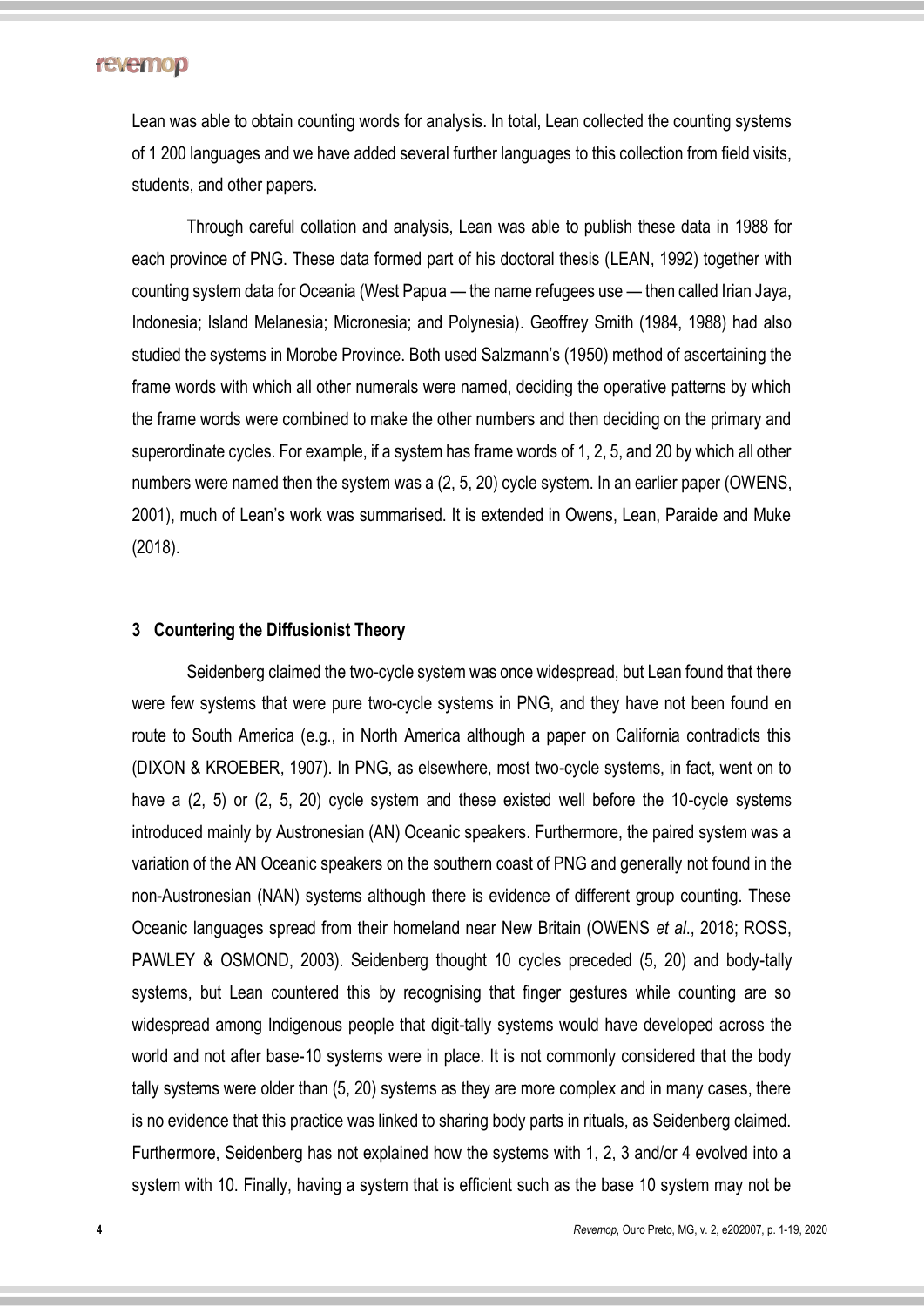the only reason for a group to take up a counting system from a neighbour. A few AN 10-cycle systems in PNG changed to a two-cycle system when the people moved inland along a major river valley, the Markham, and were building relationships with people using two-cycle systems, including variants like (2, 5) cycle systems (HOLZKNECHT, 1989; OWENS *et al.*, 2018). There are many other reasons for systems to be the same or different from others: friendliness, trade, length and intensity of contact, desire to be separate or similar, or for what is valued such as multilingual skills, care, confounding others, extravagance or prestige (JETT, 1971).

#### **4 Extending Our Understanding of How Counting Systems Develop**

Not only does Lean's (1992) evidence contradict Seidenberg on a number of major issues but his analysis also found several other factors of interest in discussing the spread of counting systems. First, it was found that in West Papua, PNG, and the Solomon Islands that NAN and older languages had borrowed some words, mostly in the second pentad from Austronesian (AN) languages. Similarly, some AN languages borrowed words from NAN languages. Table 1 indicates these phenomena. However, these borrowings are not particularly common and more significant is where a whole system is adopted as mentioned above in the Markham Valley (OWENS *et al.*, 2018).

| <b>Phylum or Cluster</b> | (5)/(5, 20) | (5, 10) | (5, 10, 20) |  |
|--------------------------|-------------|---------|-------------|--|
| Non-Austronesian         | 79          | 21      | 13          |  |
| Austronesian             | 63          | 113     | 46          |  |

Table 1: Summary of 5-Cycle and 10-Cycle Systems in Austronesian and Non-Austronesian PNG Languages

Souce: Owens e*t al*. (2018)

The majority of (5)/(5,20) cycle systems are found in the NAN Sepik-Ramu and Trans New Guinea (TNG) Phyla. There are many other systems in these phyla but there seems to be some connections between the languages with some innovations in other languages. It should be noted that the (5, 10) cycles are found in the NAN East Papuan Phylum; and (5, 10, 20) in West Papuan Phylum where these languages had contact with AN languages. Among the AN languages, the majority of languages that have reverted from 10-cycle systems to incorporate features of 5-cycle are in North New Guinea, Papuan Tip, Vanuatu and New Caledonia. The (5, 10) cycle systems are found in Vanuato and (5, 10, 20) cycle systems are found in New Caledonia. This evidence suggests contact with existing NAN languages or some diffusion perhaps through on-going trade or displacement or they occurred spontaneously.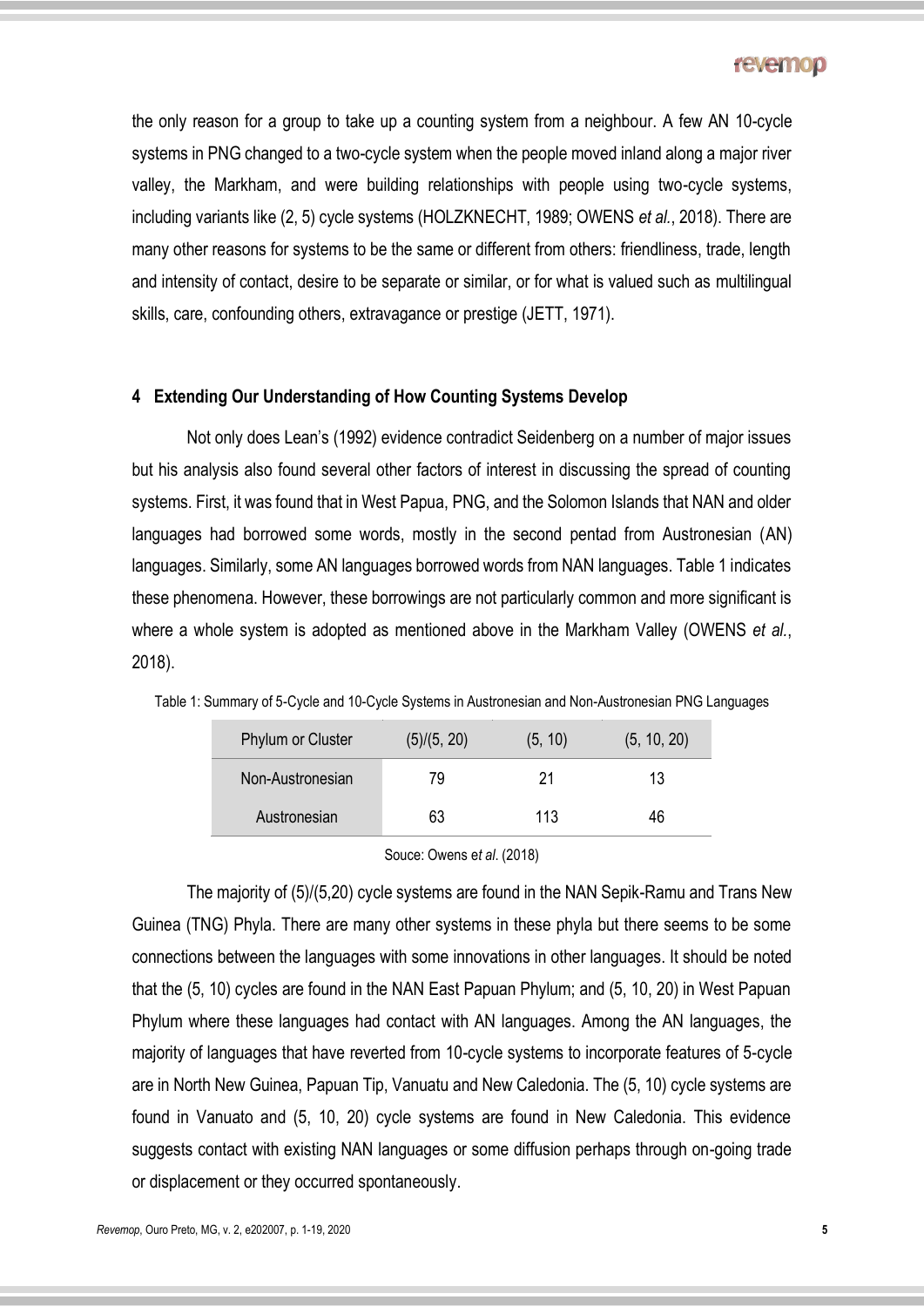

#### **5 Evidence of Large Numbers**

#### **5.1 Non-Base-10 Systems**

In order to illustrate how these Indigenous systems without a base 10 developed large numbers, three language groups are selected:

- Yu Wooi (Mid-Wahgi) from the Jiwaka Province in the PNG western highlands that displays a digit tally system with vestiges of a four-cycle and from some informants, a body-tally system;
- Iqwaye from the Eastern Highlands Province bordering Morobe (a coastal province) that is a digit-tally system with (2, 5, 20) cycles; and
- six-cycle systems from a large island off the southern coast of West Papua and languages around the border of West Papua and Western Province, PNG.

*Yu-Wooi.* Muke (2000) obtained data from a number of people from his four tribal groups that have different dialects. The system is a typical (2, 5, 20) cycle system. For example, 27 is *angek yem yemsi simb yem yemsi, angek yemsi, tak* (both hands both legs half hand and two). For another example, 40 is *hi tak simb angek yemeyem* (two men's both legs and hands). However, they also count items by twos and in hundreds by grouping them in tens and then tally each ten using their fingers and toes to reach 200. Thus, as one participant said, "for six hundred pigs, they would say that they will kill pigs equal to the hands and legs of three man" (MUKE, 2000, p. 134). For the larger thousands, people used the fingers and toes for groups of ten and when they had ten groups of ten, they referred to a specific body part, starting from the head towards the legs, aiding memory of giving for reciprocity.

One variation of this was the use of the names of fingers for adding almost as a vestige of a body-part tally system. Furthermore, when it came to counting and having the opportunity to use hands, people often counted in twos. They would fold down two fingers at a time saying *eraksi*  meaning "take two" each time: two then two on one hand followed by two and two on the other and bringing the four folded fingers of each hand together being *mam erak* followed by the two thumbs with the words *angek yem yem* "together hands" (some also folded two, two, then thumb *eraksi eraksi el* and then two and two and thumb repeated before bringing together and saying *angek yem yem*). When deciding the number of pigs to be given by each person in a compensation claim, the leader asked people to take the number that they would give from a bunch of small banana fruit.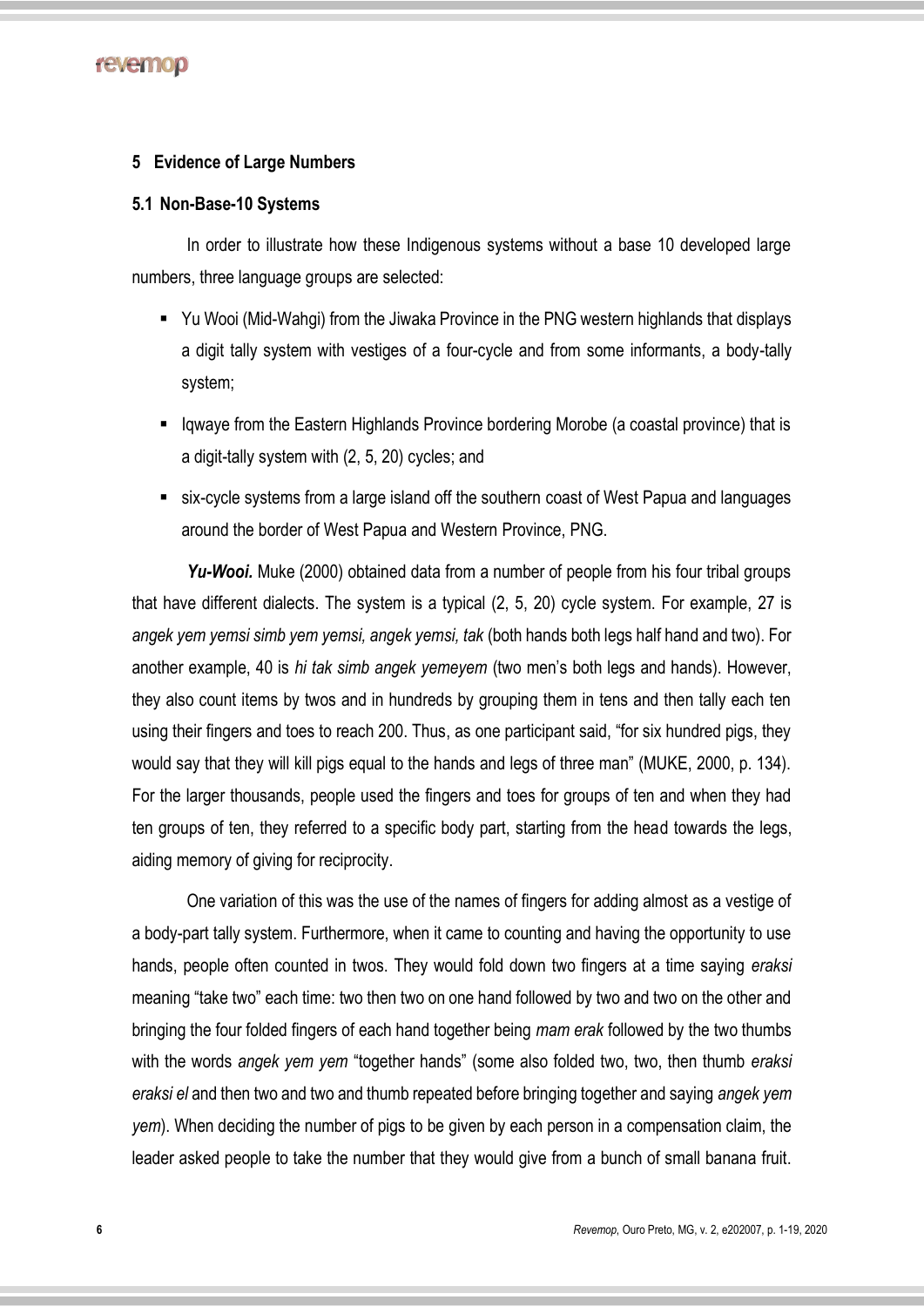When everyone had offered as they wished, the banana fruit were put together and tallied in groups of 10, each group matched with a digit tally part starting with the fingers.

| <b>Numeral</b> | <b>Numeral Yu Wooi and Explanation</b>                                                                            |
|----------------|-------------------------------------------------------------------------------------------------------------------|
| 100            | 100 elsi peng this 100 represented by the head                                                                    |
| 200            | 200 komuk ear $-$ 2nd 100                                                                                         |
| 300            | 300 gnumb nose $-$ 3rd 100                                                                                        |
| 400            | 400 gupe mouth $-$ 4th 100                                                                                        |
| 500            | 500 angek woiro right hand $-5$ <sup>th</sup> 100                                                                 |
| 600            | 600 angek daro left hand - 6th 100                                                                                |
| 700            | 700 buk back - 7th 100                                                                                            |
| 800            | 800 kumbuk belly - 8th 100                                                                                        |
| 900            | 900 simb woiro right leg - 9th 100                                                                                |
| 1 0 0 0        | 1 000 simb daro left leg - hi ende simb angek poro bekenj – 10th 100 or whole body<br>parts of one person matched |
| 2 0 0 0        | hi tak two persons                                                                                                |
| 3 0 0 0        | hi takendeka three persons                                                                                        |

Table 2: Yu Wooi (Mid-Wahgi) Counting System for Large Numbers

*Source:* From Muke recorded in Owens, Lean & Muke (2018, p. 56)

*Iqwaye.* Building on a binary system of relationships in which a pair is one or where another number is linked to one (the whole), it seems that PNG and Oceania cultures have a richer understanding of number. There is order in the counting, but temporality related to this order may not be of the Western kind but pulsating back and forth (MIMICA, 1988). One such group, Iqwaye, has a digit-tally system starting with the thumb of either open hand, then the index finger, etc., moving to the other hand, then counting the toes. (Most language groups seem to count by bending the fingers down starting with the little finger.) Twenty is two hands and two legs or a person. Iqwaye refer to the link between the creator and each of the five children represented by a finger as one child or one to five children so one can be one or five can be one. Using this digit-tally counting system, by which each digit represents a counting word in order, the man standing up becomes one denoted by the thumb again. So, each digit then represents a multiple of 20. Three fingers could represent three persons or  $3 \times 20$ . The next iteration is for the digits to represent  $20<sup>2</sup>$  counted off by the crouching man with fingers touching the toes. Thus, two groups of 20 men (20  $\times$  20 =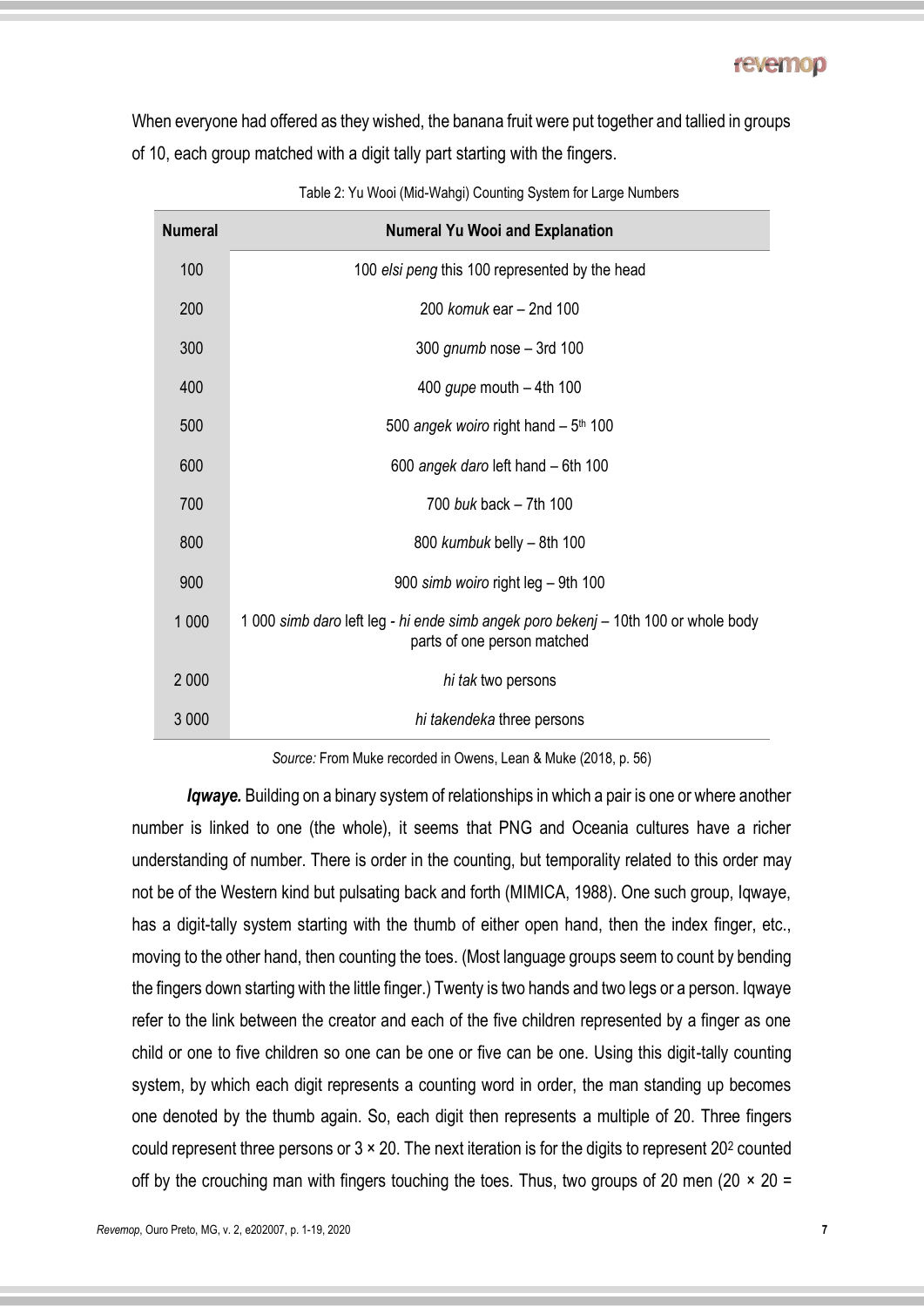400) is represented by the thumb and index finger so 1 000 is represented by two fingers and then 10 fingers (each finger representing 20).

400 is *Aa' 'mnye, aa'mnye, toqwotni tepu hyelaqa kokoloule hyule hwolye hyelaqapu*

Person person this-me this that-all their leg hand that-all 'fas] this many persons [as] me this [one] person [speaker] all their legs and hands' 1,000 is 'two persons [as] me this [one] person all their legs and hands and to another person's two hands (= ten persons) all their legs and hands' (MIMICA, 1988, pp. 35-36)

Thus, the notion of infinity is generated (MIMICA, 1988). This self-generating system of numbers is reminiscent of some modern Western mathematical and binary systems. He suggested that a study of the system shows an intuitive non-Western origin of number, capable of developing into a system and purpose for counting (BROUWER, 1975).

**Six-Cycle Systems Near the Border of West Papua and PNG.** Donohue's (2008) study of the languages of Kolopom Island has shown that languages like Kanum have developed an interesting variety of counting systems to manage their base-six system for large numbers. There are in fact three systems: for small numbers, moderate numbers, and a complex system for one to large numbers, 6<sup>5</sup>. Some number words occur in more than one system, but the complex system is well established except that the Indonesian currency note for 1 000 has brought confusion: Some younger speakers are reinterpreting *ntamnao* '1296' as '1 000', ... *ntamnao tamp* is effectively ambiguous between '5 000' (1 000 × 5; new reading) or '6 480' (1 296 × 5; old reading), although only the latter is prescriptively correct (DONAHUE, 2008, p. 427). Evans (2009) has shown that languages of the Morehead-Maro language group in Western Province, PNG and further west also have large numbers for six-cycle languages. For example, Nen count to 6<sup>5</sup> or 6<sup>6</sup>. The counting in these languages seems to relate to counting yams (three in one hand and three in the other) that are then bundled in groups of six (6<sup>2</sup>) and then counted. In fact, in 1936, Williams recounted that in Keraakie with two counters, one counted each of the bundles of 36 while the other placed a yam representing 36 yam to form a daisy pattern. Interestingly, different groups represented six by different parts or gestures of the hand.

#### **5.2 Base-10 Systems of the Region**

The AN languages, and in some places neighbouring NAN languages such as Nasioi and Uisai on Bougainville, used numeral classifiers for large numbers. In most cases, classifying prefix or suffix were for counting specific groups of objects such as single bananas, a hand of bananas, long thin objects, food items and so on (OWENS *et al*., 2018). However, in many languages there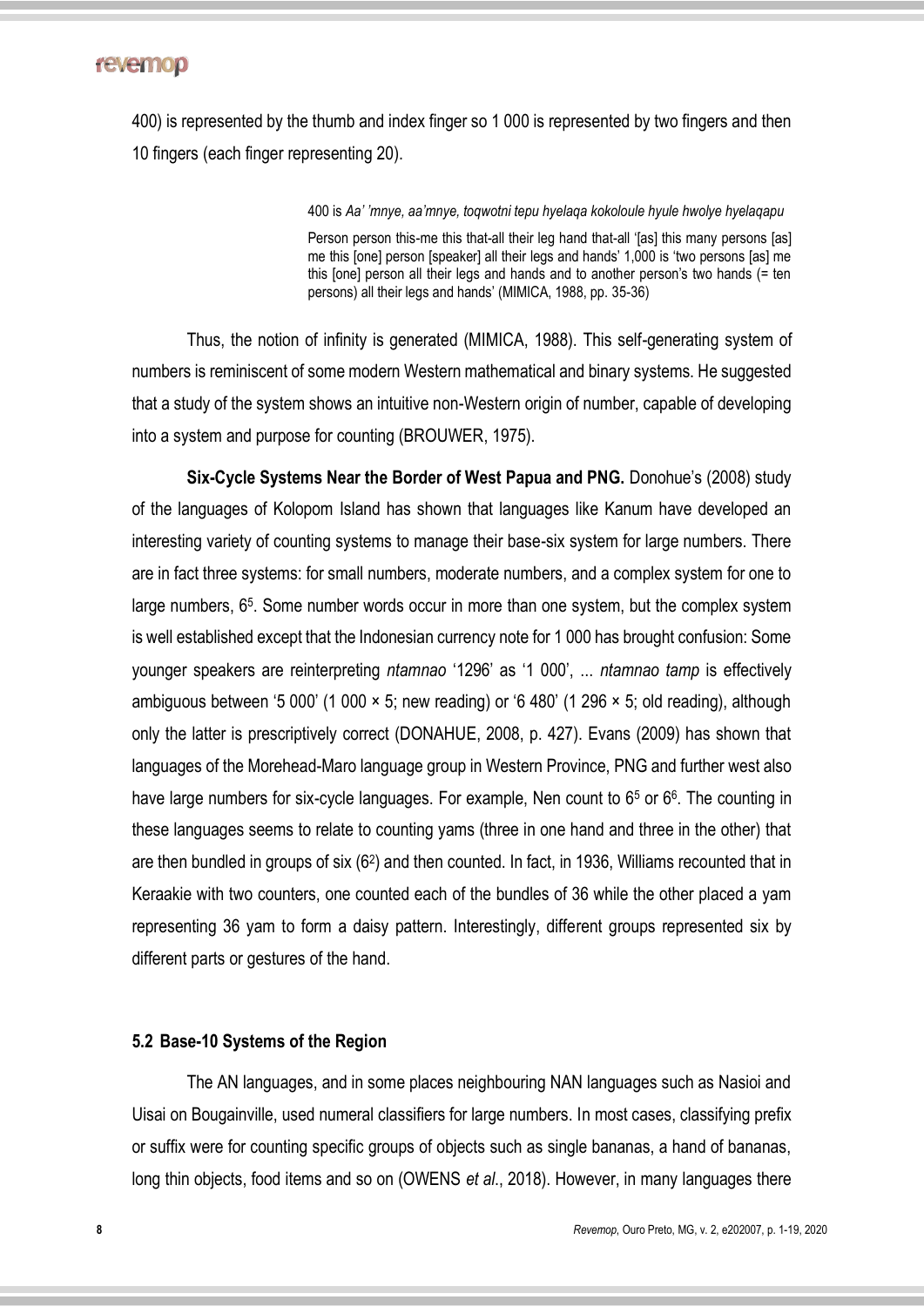are also numerical classifiers, that is a prefix or suffix that represents 100 or 1 000 or 10 000 or some other large number. Fisher (2006) on a Manus language noted, for example, the prefix *po*for 100 000. Bender & Beller (2006; 2011) provided several different examples. For example, the Samoan expression that refers to just 2 coconuts has a corresponding article for "2" in Tongan that multiplies 10-score (thus  $2 \times 20 = 400$ ), thus yielding 400 coconuts. It is only when numeral and classifier change their position (as *infua-lua*) in Samoan that a numerical change occurs (from 2 to 20). Rennelles, a Polynesian Outlier, in the Solomon Islands also shows multiplication for large numbers so the practice was widespread.

Examples also illustrate the importance of alternative ways of representing or displaying large numbers in base 10 and in mixed systems of composite groupings. For example, the Tolai display their shell money in recognised ways. First, a fathom is shown with the string of shell money generally looped and not taught between the outstretched hands to display generosity and value. The fathoms are then bundled in tens and tens of these and then tens of these are bundled and wrapped together to form large hoops of shell. These are highly valued hoops displayed during exchange ceremonies such as marriage (PARAIDE, 2018). Others display in heaps of say yams such as in Kilivila, or amounts are spread out upon the ground as in Loboda. Thus large numbers can be represented and recognised in different ways Owens *et al.* (2018).

### **6 Evidence for the Longevity of Counting Systems in Our Region**

Lean (1992) drew heavily on linguistic data and archaeological linguistics, and his thesis is supported by more recent evidence. For example, the dating of the spread of Oceanic languages is based on Proto Oceanic language and the cultural complex associated with the Lapita-style ceramic tradition found throughout Island Melanesia and western Polynesia (ALLEN, 1996; ADDISON & MATISOO-SMITH, 2010; PAWLEY & GREEN, 1985; SPRIGGS, 2011). The deep conceptual structure of counting systems, namely their cyclic nature, rather than just loanwords suggests a long-standing existence of these counting systems and their connectivity. The cycle of 10 is common across these languages as shown in Table 3 although the older NAN languages with whom they were in contact has influenced many languages resulting in other cycles.

Table 3: Distribution of Counting System and Tally Types Among the AN Clusters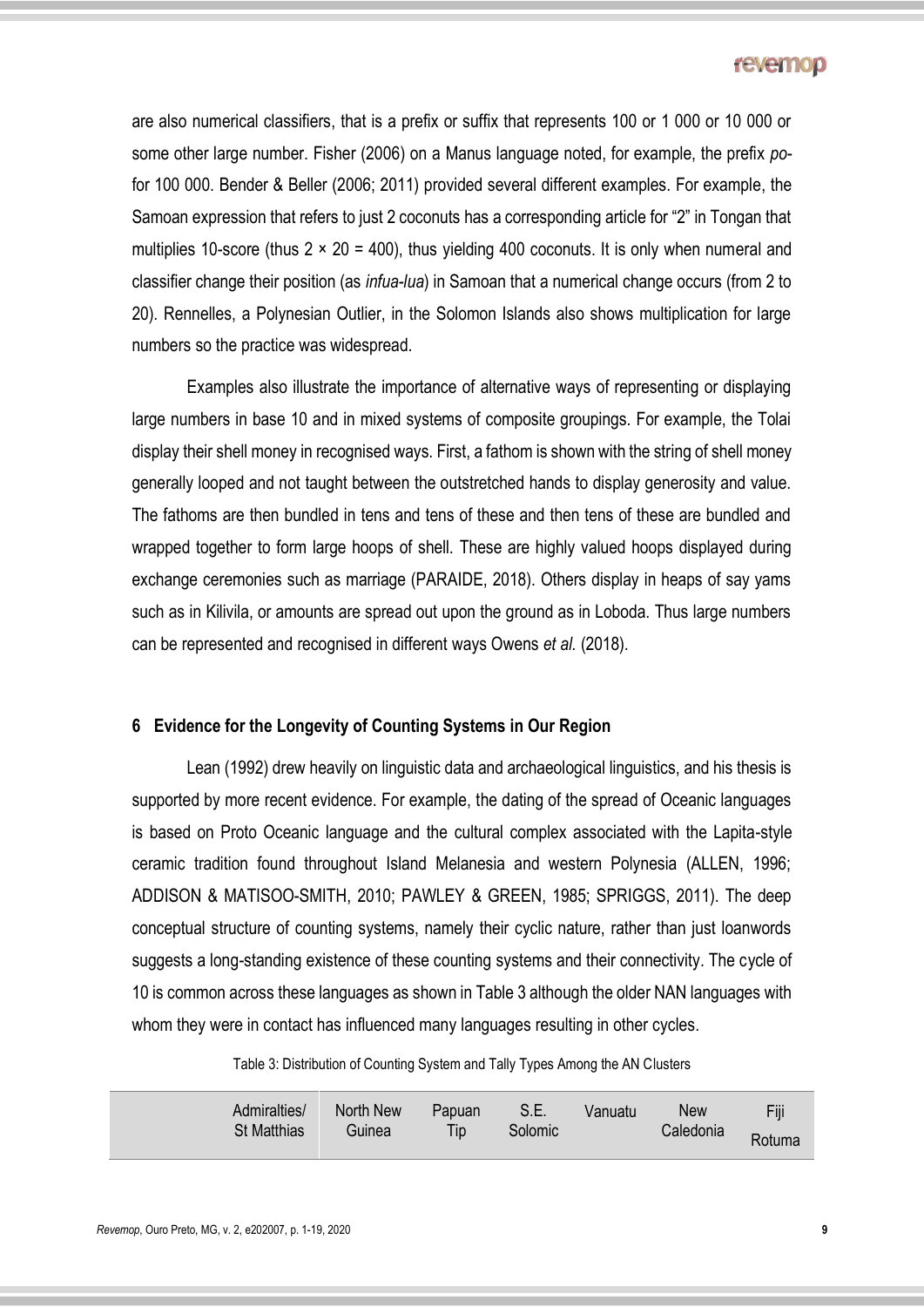| (2)            | $\mathbf 0$ | $\overline{2}$ | $\mathbf 0$ | $\pmb{0}$   | $\mathbf 0$ | $\mathbf 0$ | 0 |
|----------------|-------------|----------------|-------------|-------------|-------------|-------------|---|
| (2, 5), (2, 5) | $\mathbf 0$ | 22             | 7           | $\pmb{0}$   | $\pmb{0}$   | $\mathbf 0$ | 0 |
| (5, 20)        |             | 19             | 11          | $\pmb{0}$   | 15          | 8           | 0 |
| (5, 10)        | 1           | 20             | 7           | $\pmb{0}$   | 68          | $\mathbf 0$ | 0 |
| (5, 10, 20)    | $\mathbf 0$ | 13             | 5           | $\pmb{0}$   | $\mathbf 0$ | 19          | 0 |
| (10, 100)      | 23          | $\pmb{0}$      | 9           | 28          | 19          | $\mathbf 0$ | 3 |
| (10, 20)       | 0           | 0              | $\mathbf 0$ | $\pmb{0}$   | $\mathbf 0$ | $\mathbf 0$ | 0 |
| (4)            | 0           | $\overline{2}$ | $\mathbf 0$ | $\mathbf 0$ | $\mathbf 0$ | 0           | 0 |

*Note:* (2", 5) are systems with a distinct numeral for 3 but  $4 = 2 + 2$ . S.E. South-East

Proto Oceanic contained at least terms for 100 and 1 000 with some northern areas losing these for various reasons, perhaps due to NAN influence with other languages inventing further systems. Higher powers are common in Polynesian languages sometimes as 2 × powers of ten and probably due to tributes to chiefs. According to Harrison & Jackson (1984), higher powers, at least for Micronesia, may have a later history and several innovations. For Polynesia and Micronesia, Owens, et al., 2018 following Lean, suggests that there are 39 with cycles of 10 and higher powers, six having (10, 20) cycles and one with a (5, 20) cycle system. Nevertheless, Tryon (1995) suggests Proto Oceanic has a beginning 6 000 years ago.

The genealogy suggested for the age of the systems is given in Figure 1. This figure indicates some of the spread of the languages as summarized by Addison and Matisoo-Smith (2010) and other studies of obsidian spread and pottery sources, trade and similarities in certain areas together with likely settlement in different areas (MAY & TUCKSON, 2000; PARAIDE *et al*., forthcoming).

**revemop**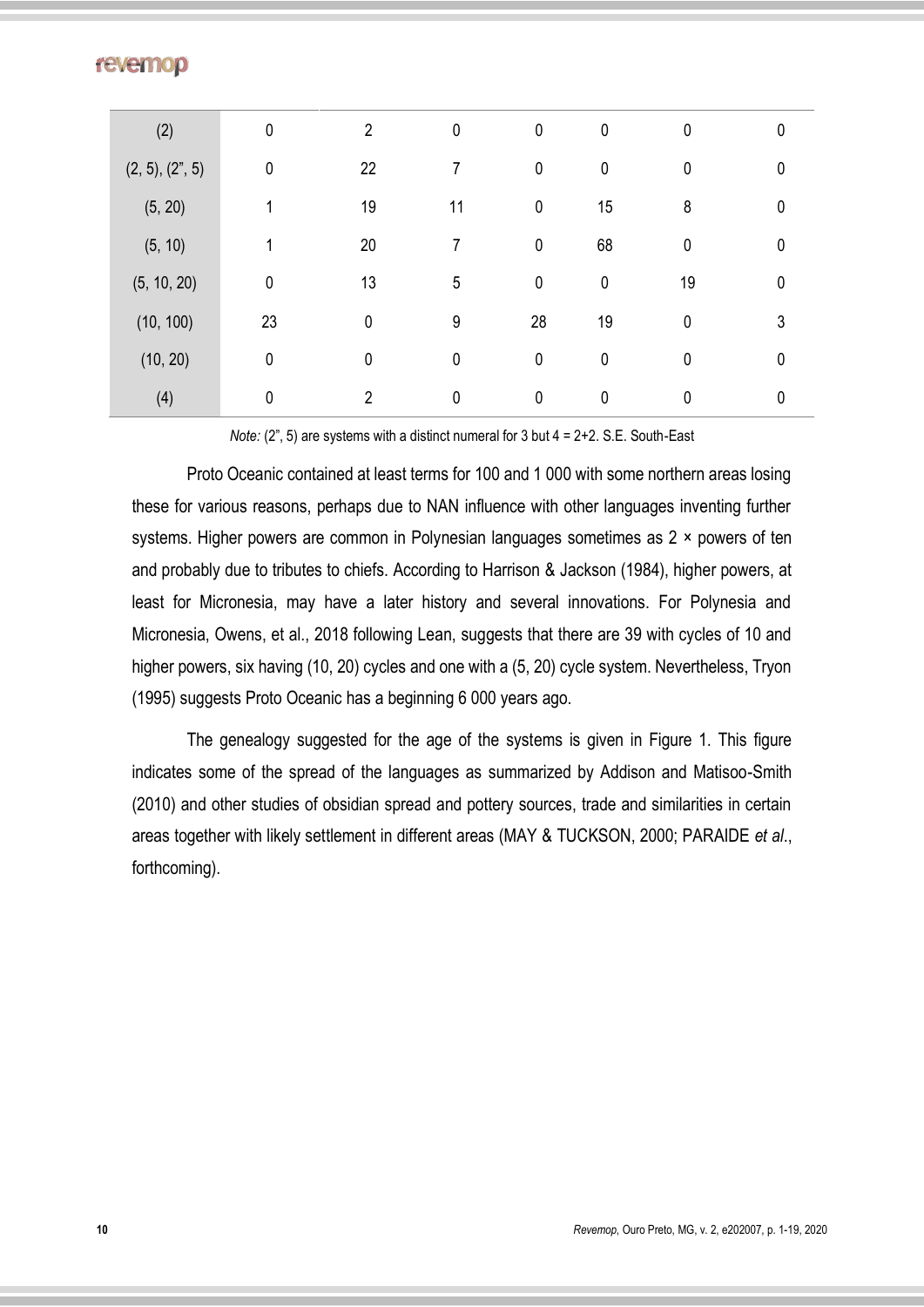

Figure 1: Genealogy of Austronesian Oceanic Languages of PNG and Oceania (Owens *et al.*, 2018, p. 219).

By contrast, the older NAN languages show surprising diversity although some main systems tend to dominate different phyla suggesting again some long-standing systems. Table 4 indicates the diversity. TNG Phylum accounts for most of the mainland of New Guinea outside of the coastal areas and has a diversity of types of systems. Eighty percent of body-part systems are found in one of the sub-phylum. There is also a cluster of four-cycle systems but they are quite diverse in themselves and so seem to be localised innovations. The majority are variants of twocycle systems and mainly (5, 20) cycle systems. The Sepik-Ramu Phylum tend to have body-part tallies as well as 2-cycle, 5-cycle, and (5, 20) cycle systems with some variation mainly due to the nearby AN languages. There are also body-tally systems in south-east Australia (a considerable distance from PNG) and Torres Strait Islands lying between Australia and Papua New Guinea and possibly not in other parts of the world. The southernmost languages of the Sepik Hill Stock, especially Hewa, have been influenced by East New Guinea Highlands Stock of the Trans New Guinea (TNG) Phylum and other TNG Stock (WURM, 1982). Body-part tallies may have been introduced into the Sepik-Ramu Phylum languages by such influence and not been an original feature (LEAN, 1992) but this is not clear. The two branches (Kanum and Moro) of Morehead-Wasur languages have six-cycle systems with large numbers suggesting the Proto-Morehead-Wasur language contained a six-cycle system, thousands of years ago (EVANS, 2009). Some East Papuan and Bougainville languages have classifiers and most have features suggesting influence from AN languages.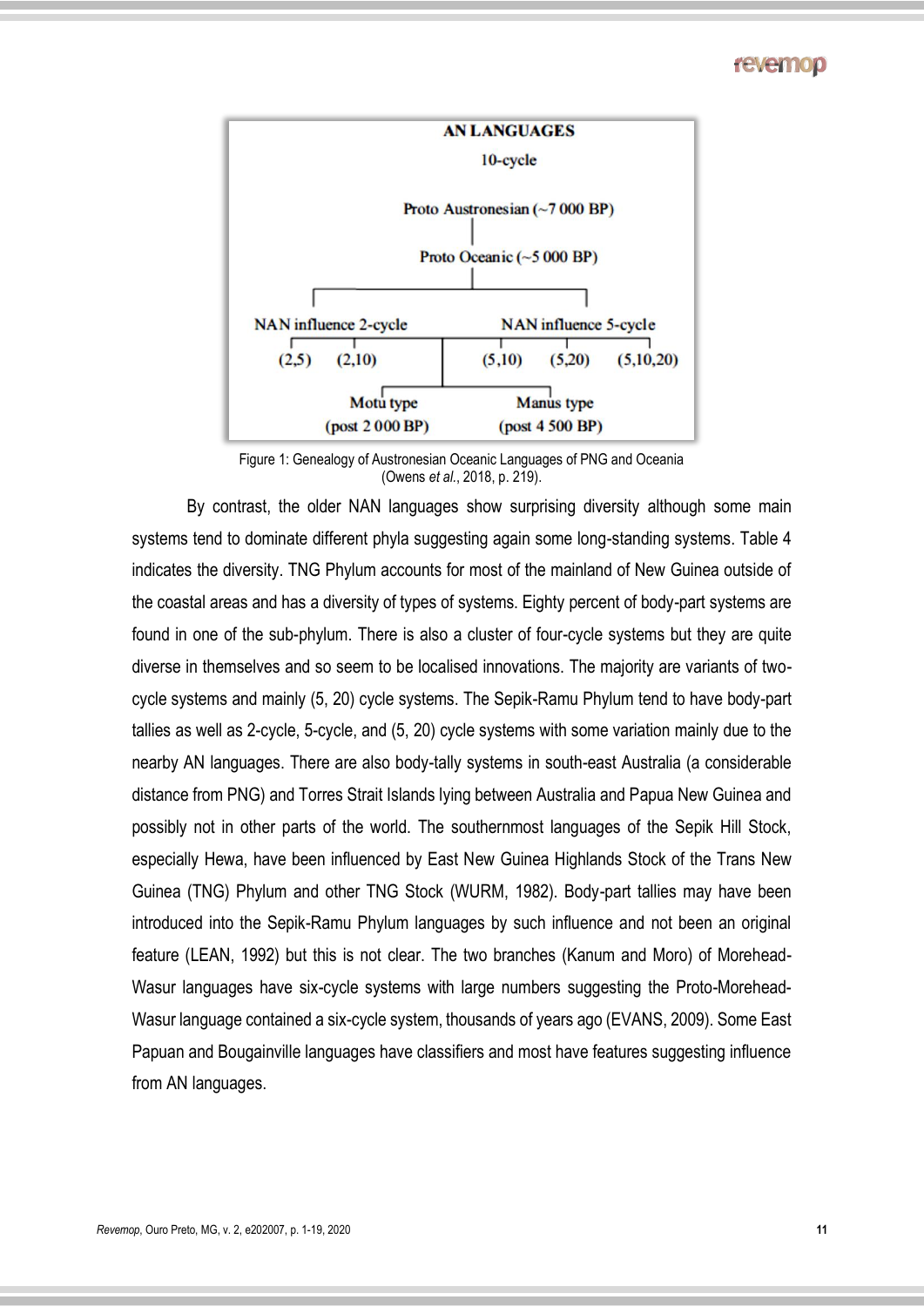| <b>Types</b>   | West<br>Papuan | East<br>Papuan | Torricelli     | Sepik-<br>Ramu | <b>Trans</b><br>New<br>Guinea | Minor<br>Phyla | Total            |
|----------------|----------------|----------------|----------------|----------------|-------------------------------|----------------|------------------|
| (2)            | $\pmb{0}$      | 0              | $\mathbf{0}$   | $\mathfrak{Z}$ | 39                            | $\mathbf 0$    | 42               |
| (2; 5)         | $\mathbf 0$    | 1              | 16             | 5              | 86                            | 1              | 109              |
| (2; 5)         | $\pmb{0}$      | 1              | 3              | 5              | 17                            | 1              | 27               |
| (2"; 5)        | $\pmb{0}$      | 0              | 5              | $\sqrt{3}$     | 31                            | 1              | 40               |
| (5; 20)        | $\pmb{0}$      | 1              | $\overline{2}$ | 17             | 52                            | $\overline{7}$ | 79               |
| (4)            | $\mathbf 0$    | $\mathbf 0$    | $\mathbf 0$    | 1              | $\,6$                         | $\overline{2}$ | $\boldsymbol{9}$ |
| (6)            | $\pmb{0}$      | $\pmb{0}$      | $\pmb{0}$      | $\pmb{0}$      | 5                             | $\mathbf 0$    | 5                |
| Body-<br>Parts | $\pmb{0}$      | 0              | $\pmb{0}$      | 8              | 58                            | 4?             | 70?              |
| (5; 10)        | $\overline{2}$ | 12             | $\mathbf{0}$   | $\sqrt{3}$     | $\overline{4}$                | $\mathbf 0$    | 22               |
| (5; 10; 20)    | $\overline{5}$ | $\pmb{0}$      | $\pmb{0}$      | $\pmb{0}$      | $\overline{4}$                | 3              | 13               |
| (10)           | 1              | 8              | $\pmb{0}$      | 1              | $\overline{2}$                | $\mathbf 0$    | 13               |
| (10; 20)       | $\overline{2}$ | $\pmb{0}$      | $\mathbf 0$    | $\pmb{0}$      | 1                             | $\pmb{0}$      | 3                |

Table 4: Distribution of Counting System and Tally Types Among the NAN Phyla

*Note:* These are numbers from Lean's (1992) collected data, which are most languages but not all languages in PNG and Oceania. They exclude 11 West Papuan languages in North Halmahera.

Unlike Seidenberg, Lean proposed that the body-part tally and pure 2-cycle and (5, 20) digit tally all developed independently across Papua New Guinea given the places where these occurred and in the phyla or sub-phyla where they occur. There is no evidence to suggest that one preceded and developed into the other type.



Figure 2. Genealogy of Non-Austronesian Languages of Papua New Guinea and Island Melanesia (Owens *et al.*, 2018, p. 218)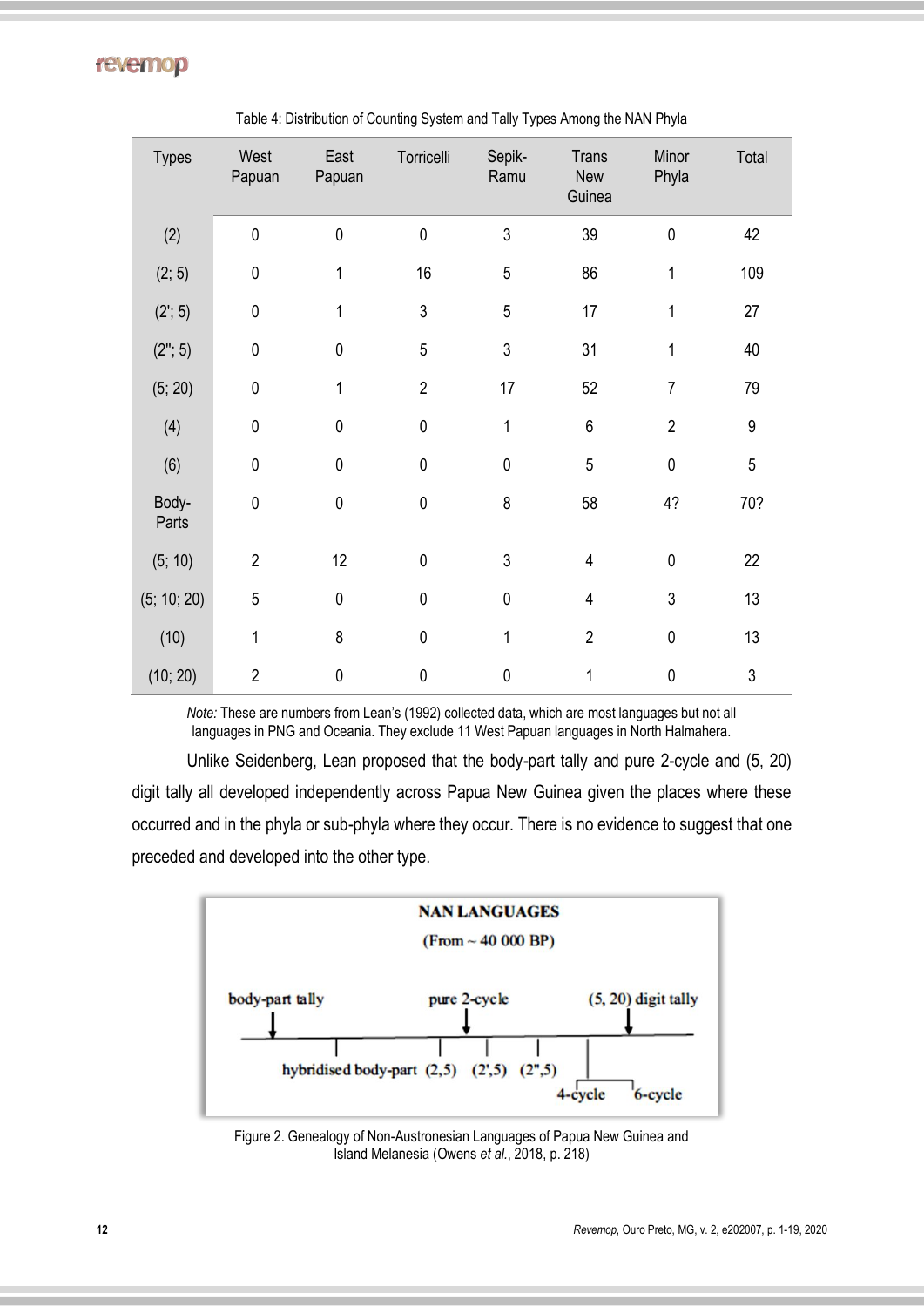Then there were modifications and new cycles developed. The various (2, 5) cycles appear to come afterwards as did the hybridized body-part tally systems and 4- and 6- cycle systems.

#### **7 Implications for Changing our Teaching on the History of Number**

One of the most significant aspects of this research is that a complex connection between archaeological linguistics, an understanding of counting systems and their cycles, and an acceptance of oral knowledge and histories has resulted in new insights into how counting began and was used.

There are also important educational benefits:

- Learning about these systems extends students' understanding of counting systems, respects Indigenous cultures, and provides a global mathematics perspective;
- It counters limited conceptions of history including the development of number and mathematics;
- It values archaeological linguistics of which Australia, Papua New Guinea and the Pacific countries are rich;
- The importance of groups in early arithmetic and higher levels of mathematics and relationships between numbers can be enriched; and
- For some students, the link to culture will be a critical way of engendering an interest and understanding in mathematics.

Each of these will be further discussed.

If the history of numbers is taught in the school environment, it diminishes the Indo-Western Asia-European Centred view about mathematics. Mathematics is no longer viewed as having developed in Western Asia and Europe and perceived to be mainly that of western culture. Even though school mathematics has originated from diverse cultures, the absence of any history of number implies mathematics is not connected to culture and society. For instance, the base 10 system is perceived to have western origins, even though other cultures such as Indian and the Austronesian cultures, had base 10 systems but then it is taken as the only system ever used. If history of number is taught, it would help students perceive that number systems have diverse human contribution and does not have a single western origin. Further, if systems that are not base 10 from different cultures are acknowledged by examples, then the actual underlying concepts inherent in the base 10 system such as composite groups will be further appreciated.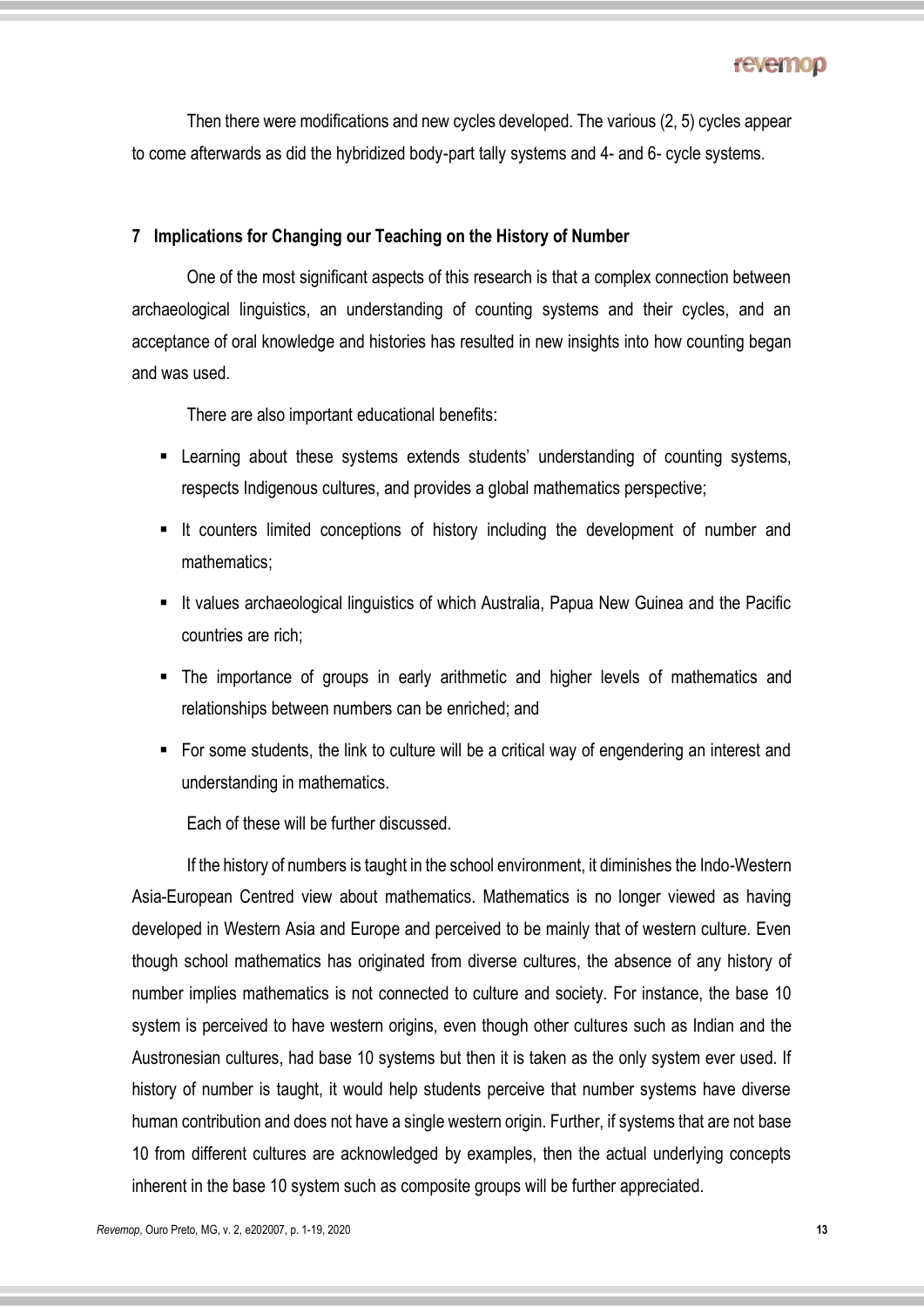When the history of number is taught, it will show the trend and potential of cultural evolution. All cultures have the potential to evolve and develop, responding to change and exposure of the culture to new ideas and practices. Cultural counting systems were established to sensibly meet the immediate social and physical need to quantify at a particular time and context. However, as cultures changed due to exposure to other cultures, there seem to be a natural mechanism that enables cultures to respond and go through change to accommodate aspects from other cultures. This includes exposure to other counting practices. This evolution is often illustrated with the base 10 system and the use of zero but it would be strengthened by realizing that in places like Papua New Guinea when groups traded they often changed their systems to incorporate features of a neighbouring partner with whom they traded. For example some base 10 systems developed characteristics of base 5 systems while some who had (5, 20) cycle systems included a 10 rather than two fives. Such history will provide an understanding that all cultural knowledge and practice could go through evolution process to improve mathematics. Such a view could help students aim to reflect on their cultural counting practice, take an interest to understand their own cultural practices, compare with others and initiate ways to make their own culture better. This is a process that could build and maintain culture instead of destroying it when the evolution process described earlier is promoted.

When the history of number is taught, it will promote value of all cultural counting systems. Currently, the absence of history of cultural counting systems promotes devaluing of these knowledges and assumes base 10 counting system as superior and the only valued system. All counting knowledge and practices were equally important because they managed to meet the need to quantify cultural purposes successfully. In most indigenous cultures, there was no need to quantify large numbers of items, thus reflected on their counting practices. If there was a new need to quantify large numbers of items, these cultures had potential to initiate additional practices of counting systems to meet the need to quantify large numbers. Most cultures have shown signs of making changes to meet the new modern need, but with connection and continuation from the existing practices (OWENS *et al.*, 2018). The base 10 counting system used at school may have been an advanced system, promoted for its modern convenience to quantify large numbers of items, but it was of no higher value compared to those counting systems as described earlier in indigenous cultures (PARAIDE, 2018). People often recognised and compared large quantities but not necessarily by counting. For example, the space that the objects take up can be used and the size of the bundles of shell money in Tolai and other Oceanic cultural groups. Numbers served the purpose they meant to serve within the context for which they were established. Therefore, through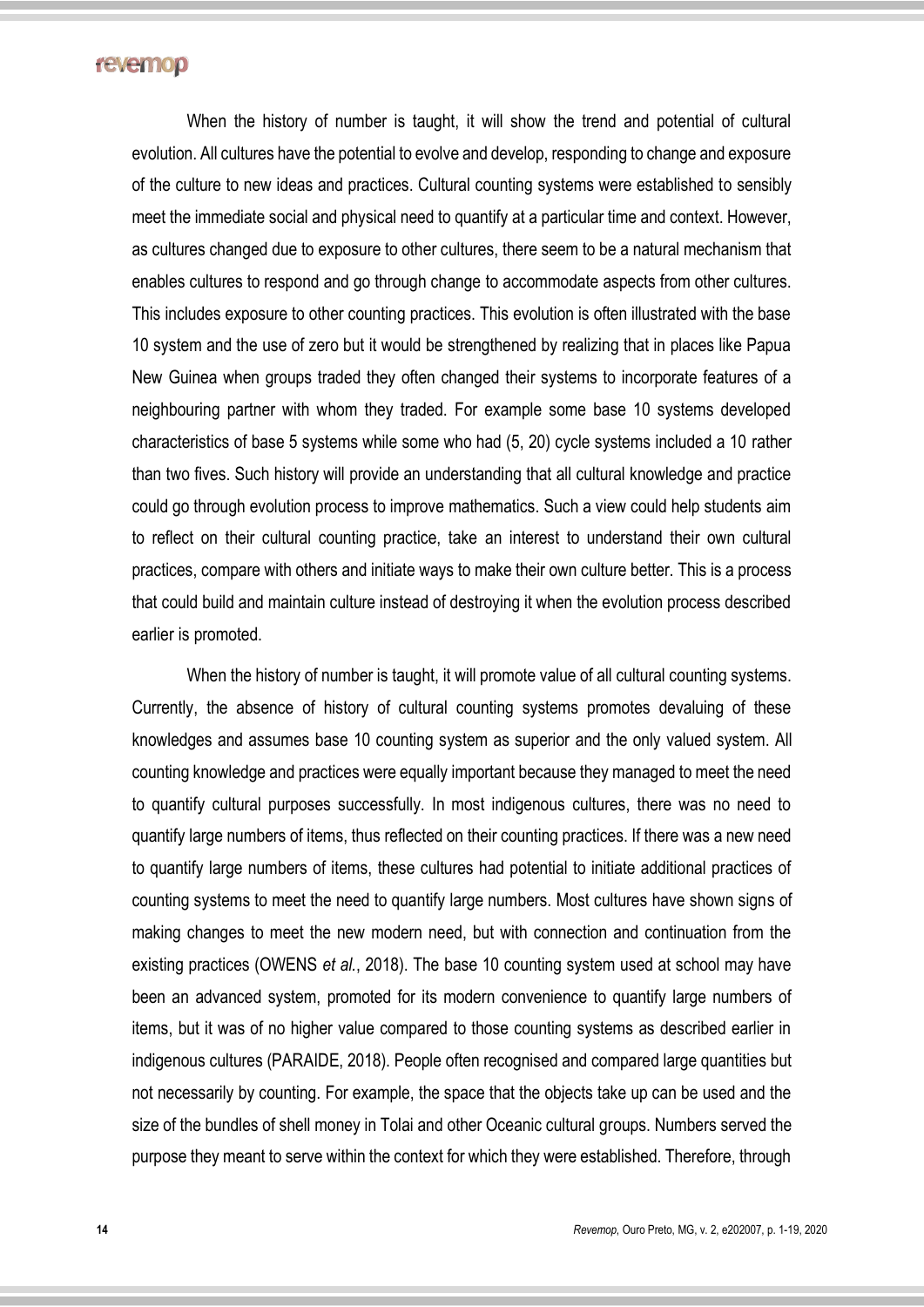history of counting systems, it will help promote and emphasise how and why each counting system was of equal value in their respective cultures. It will show that no cultural counting practices was better off than the other because all conveniently served cultural needs to quantify. This valuing of culture encourages the identity with culture to influence and strengthen the mathematical thinking identity of the student (OWENS, 2015).

When the history of number is taught, it will establish the connection between mathematics and human reality. The school mathematics is often taught in such a way that it has no connection to reality of life, particularly in cultural groups who have strong non-Western ways of living. In this case, when base 10 counting system is taught without history, it seem to have no human face to the number system and no connection to cultures that contributed. When history of different counting practices and their application in all indigenous culture are taught and compared, it will put a human face to number systems; it will value indigenous cultures which is very important for indigenous societies who have been seriously impacted by colonial influences, invasion and alienation from their land (KNIJNIK & WANDERER, 2010). Furthermore, when comparing different counting systems, it will promote appreciation of counting systems of other cultures. This includes the understanding and appreciation of using base 10 system taught at school, in relations to students' foundational cultural counting systems. The students, especially indigenous or minority students, not only establish a connectivity with their culture and school mathematics, but also realise how the school counting system is related to their cultural counting systems (PARAIDE & OWENS, 2018). It gives them an opportunity to appreciate how their cultural counting system could be used together with the base 10 counting system in their cultural life and to better understand number systems in general. For example, understanding that their system was based on a 5-cycle system rather than a 10-cycle system emphasises that the grouping variable is significant whether it is 5 or 10. If a hand is used to represent 5 in their oral counting which is often associated with gestures, then representing ten in writing as 10 is just another way of representing. If the number 2 in a (5, 20) cycle system is also used to represent 2 men or 2 twenties then this can be compared to representing twenty as 20 with the 2 carefully placed to the left, in English and European languages, of the zero that is showing no ones. The order of two frame words can be linked to the order of the digits when writing the numeral. Rinsveld *et al.* (2016) have shown how bilingual students learn other mathematical systems more easily.

Finally, the history of number would not only change views and perspectives of mathematics, but it would impact both teaching and learning of school mathematics. If history of number is taught, the students are given the opportunity to learn from known knowledge in their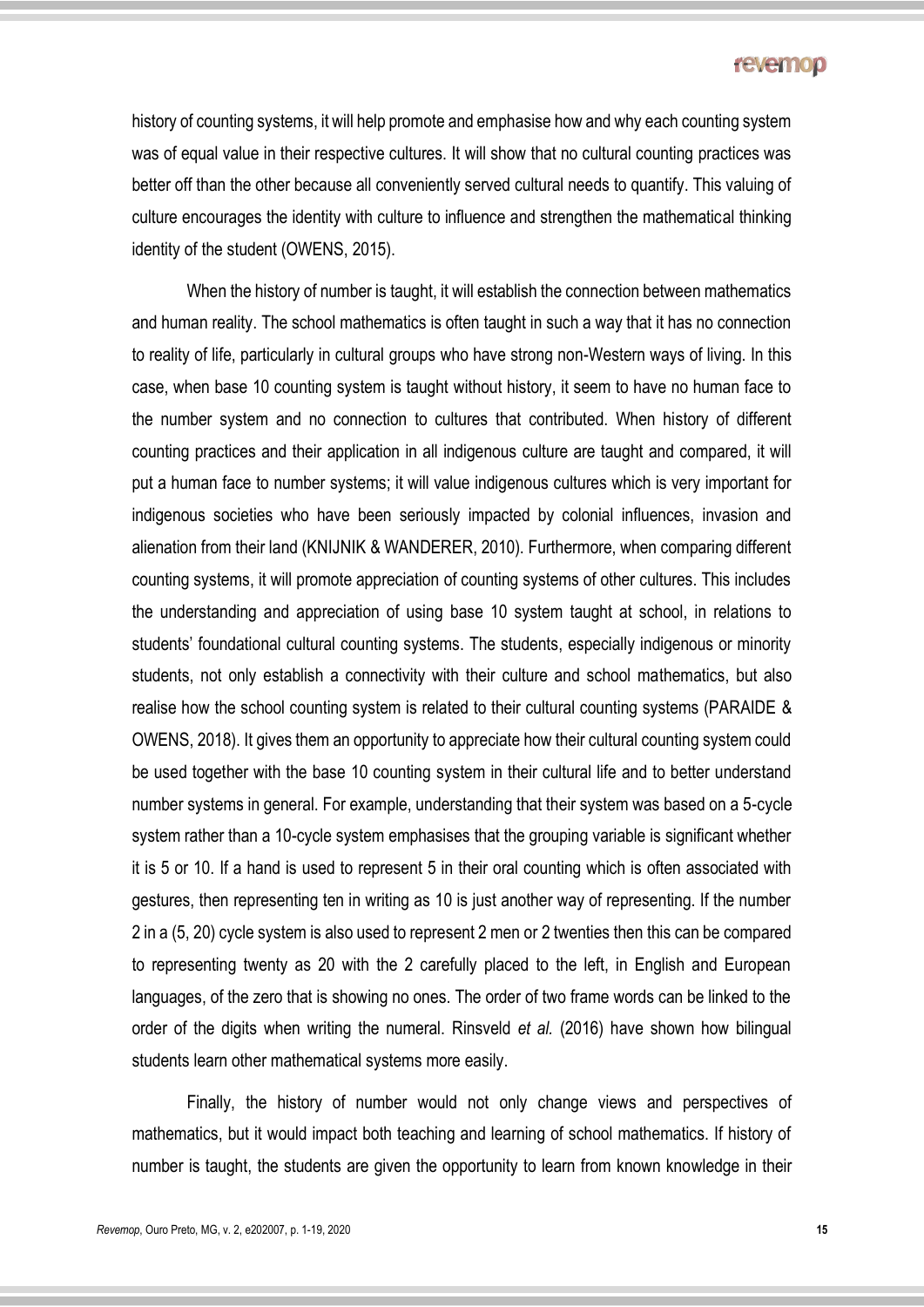

home culture and language which is real in their life to unknown knowledge of school and thus provide a transition that is meaningful from one language and culture to another. The students will be learning mathematics by first using their known counting systems and leading them into learning unknown mathematics using base 10 counting system. From a constructivist view, the known cultural counting knowledge will play a major role in learning new mathematics using base 10 counting system. There will be a stronger conceptual understanding of counting as a system and of composite groups as an important notion in mathematics. Therefore, if history of number is taught, students make necessary and important connections to base 10 counting system at school, enabling effective learning.

#### **References**

ADDISON, David; MATISOO-SMITH, Elizabeth. Rethinking Polynesians origins: a West-Polynesia Triple-I Model. *Archaeology in Oceania,* v. 45, n. 1, p. 1-12, 2010.

ALLEN, Jim. [The pre-Austronesian settlement of Island Melanesia: implications for Lapita](https://www.jstor.org/stable/1006618)  [archaeology.](https://www.jstor.org/stable/1006618) *Transactions of the American Philosophical Society,* v. 86, n. 5, p. 11-27, 1996.

ASCHER, Marcia. *Ethnomathematics:* a multicultural view of mathematical ideas. New York: Chapman & Hall, 1994.

BENDER, Andrea; BELLER, Seighard. [Cultural variation in numeration systems and their mapping](https://doi.org/10.1177%2F0022022111406631)  [onto the mental number line.](https://doi.org/10.1177%2F0022022111406631) *Journal of Cross-Cultural Psychology*, v. 42, n. 4, p. 579-597, 2011.

BENDER, Andrea; BELLER, Seighard. [Numeral classifiers and counting systems in Polynesian](https://www.jstor.org/stable/4499969)  [and Micronesian languages: common roots and cultural adaptations.](https://www.jstor.org/stable/4499969) *Oceanic Linguistics,* v. 45, n. 2, p. 380-403, 2006.

BISHOP, Alan John. *Mathematical enculturation:* a cultural perspective on Mathematics Education. Dordrecht: Kluwer, 1988.

BISHOP, Alan John. Visualising and mathematics in a pre-technological culture. *Educational Studies in Mathematics,* v. 10, n. 2, p. 135-146, 1979.

BROUWER, Luitzen Egbertus Jan. Guidelines of intuitionistic mathematics. In: HEYTING, Arend. (Ed.). *Philosophy and foundations of mathematics*. Amsterdam: North Holland, 1975, p. 123-138.

CRAWFURD, John. [On the numerals as evidence of the progress of civilization.](https://www.jstor.org/stable/3014307) *Transactions of the Ethnological Society of London,* v. *2*, p. 84-111, 1863.

D'AMBROSIO, Ubiratan. The history of Mathematics and Ethnomathematics: how a native culture intervenes in the process of learning science. *Impact of Science on Society,* v. 40, n. 4, p. 369-378, 1990.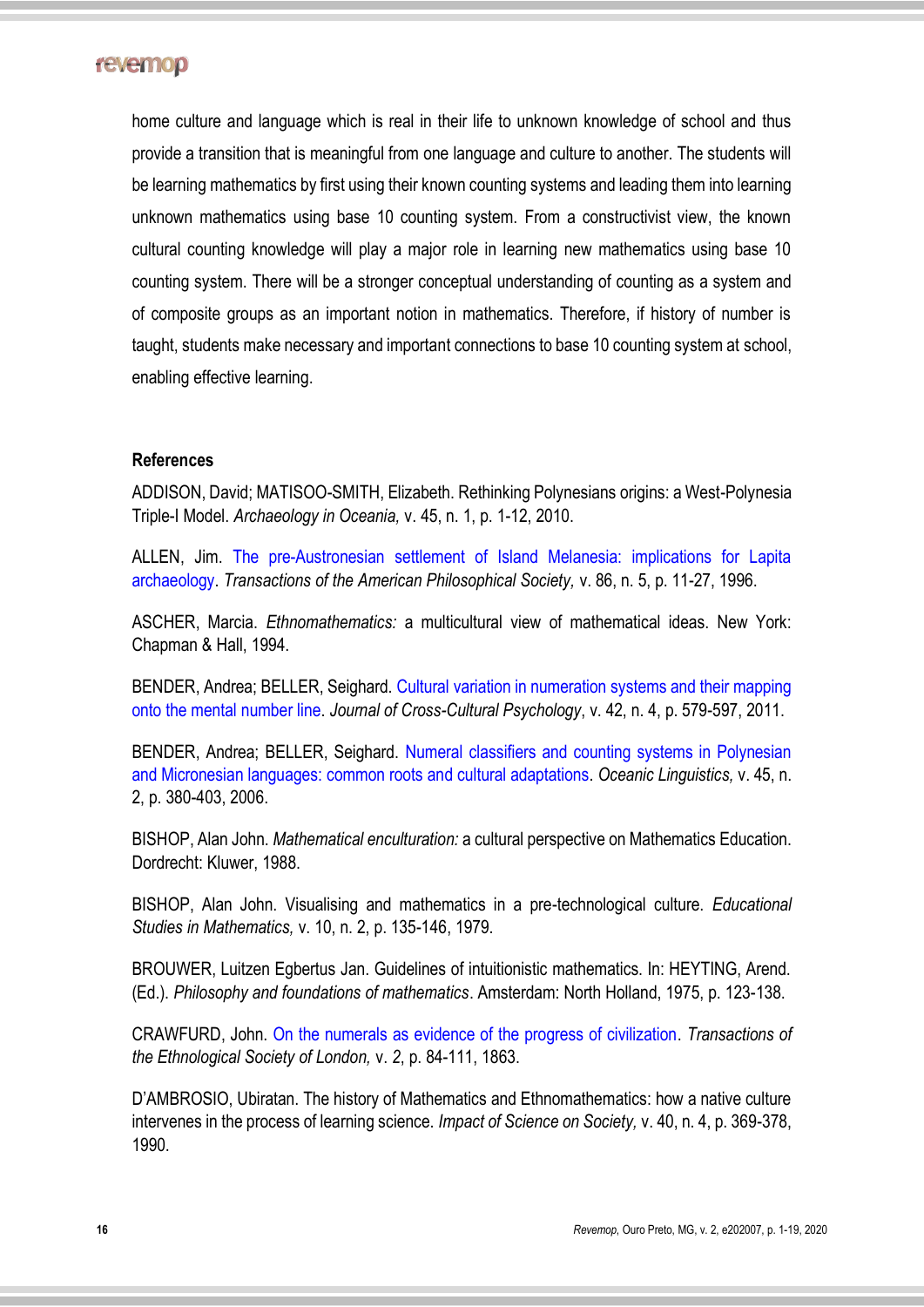DIXON, Roland; KROEBER, A. L. Numerical systems of the languages of California. *American Anthropologist,* v. 9, p. 663-690, 1907.

DONOHUE, Mark. [Complexities with restricted numeral systems.](https://doi.org/10.1515/LITY.2008.043) *Linguistic Typology,* v. 12, n. 3, p. 423-429, 2008.

EVANS, Nicholas. Two *pus* [one makes thirteen: senary numerals in the Morehead-Maro region.](https://doi.org/10.1515/LITY.2009.015) *Linguistic Typology,* v. 13, n. 2, p. 321-335, 2009.

FISHER, John. *[Enriching students' learning through ethnomathematics in Kuruti elementary](https://www.math.auckland.ac.nz/Events/2006/ICEM-3/3.Prez%20Not%20Given/Prez%20not%20given%20papers/Fisher-paper.pdf)  [schools in Papua New Guinea](https://www.math.auckland.ac.nz/Events/2006/ICEM-3/3.Prez%20Not%20Given/Prez%20not%20given%20papers/Fisher-paper.pdf)*. In: International Conference on Ethnomathematics, 3, 2006, Auckland. Proceedings ICEM-3: Cultural Connections and Mathematical Manipulations. Auckland: The University of Auckland, 2006, p. 1-17.

HARRISON, Sheldon; JACKSON, Frederick. Higher numerals in several Micronesian languages. In BENDER, Byron (Ed.). *Studies in Micronesian Linguistics*. Canberra: Pacific Linguistics: 1984, p. 61-79.

HOLZKNECHT, Susanne. *The Markham languages of Papua New Guinea*. Canberra: School of Pacific Research Studies, Australian National University, 1989.

JETT, Stephen. Diffusion versus independent development: the bases of controversy. In RILEY, Carroll; KELLEY, J. Charles; PENNINGTON, Campbell; RANDS, Robert (Ed.). *Man Across the Sea:* problems of pre-columbian contacts. Austin & London: University of Texas Press, 1971, p. 5- 53.

KNIJNIK, Gelsa; WANDERER, Fernanda. [Mathematics Education and differential inclusion: a](https://doi.org/10.1007/s11858-010-0247-8)  [study about two Brazilian time-space forms of life.](https://doi.org/10.1007/s11858-010-0247-8) *ZDM Mathematics Education,* v. 42, n. 3-4, p. 349-360, 2010.

LANCY, David. Indigenous mathematics systems: an introduction. *Papua New Guinea Journal of Education,* v. 14, p. 6-15, 1978.

LEAN, Glendon. *Counting systems of Papua New Guinea and Oceania.*1992. Thesis (Doctorate in Mathematics). Papua New Guinea University of Technology. Lae.

LYNCH, John. On the history of the Tanna numerals and number markers. *Te Reo: Journal of the Linguistic Society of New Zealand,* v. 20, p. 3-28, 1977.

MAY, Patricia; TUCKSON, Margaret. *The traditional pottery of Papua New Guinea.* rev. ed. Adelaide: Crawford House Publishing, 2000.

MIMICA, Jardin. *Intimations of infinity*: the mythopoeia (cultural meanings) of the Iqwaye counting and number systems. Oxford: Berg, 1988.

MUKE, Charly. *Ethnomathematics:* Mid-Wahgi counting practices in Papua New Guinea*,* 2000. Thesis (Masters in Mathematics Education). University of Waikato, Waikato.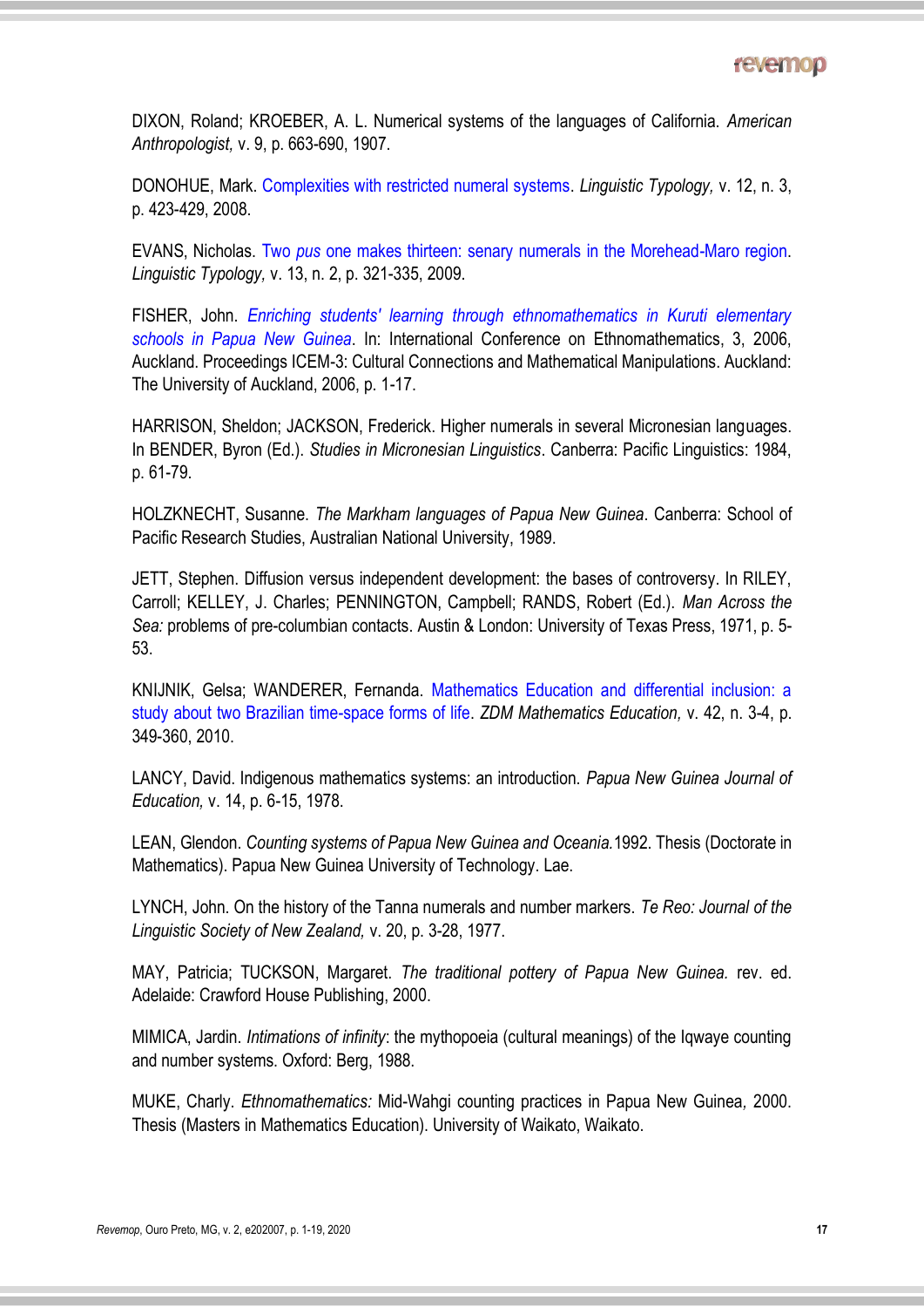OWENS, Kay. [The work of Glendon Lean on the counting systems of Papua New Guinea and](http://dx.doi.org/10.1007/BF03217105)  [Oceania.](http://dx.doi.org/10.1007/BF03217105) *Mathematics Education Research Journal,* v. 13, n. 1, p. 47-71, 2001.

OWENS, Kay. *Visuospatial reasoning:* an ecocultural perspective for space, geometry and measurement education. New York: Springer, 2015.

OWENS, Kay; LEAN, Glendon, with PARAIDE, Patricia; MUKE, Charly. *The history of number:*  perspective from Papua New Guinea and Oceania. New York: Springer, 2018.

OWENS, Kay; LEAN, Glendon; MUKE, Charly. 2-cycle systems including some digit-tally systems. In OWENS, Kay; LEAN, Glendon; PARAIDE, Patricia; MUKE, Charly. (Ed.). *History of number:*  evidence from Papua New Guinea and Oceania. New York: Springer, 2018, p. 41-60.

PANTOFF, Michel. Father arithmetic: numeration and counting in New Britain. *Ethnnology,* v. 9, n. 4, p. 358-365, 1970.

PARAIDE, Patricia. Indigenous and western knowledge. In OWENS, Kay; LEAN, Glendon; PARAIDE, Patricia (Ed.). History of number: Evidence from Papua New Guinea and Oceania. New York: Springer, 2018, p. 223-242.

PARAIDE, Patricia; OWENS, Kay. Integration of Indigenous knowledge in formal learning environments. In OWENS, Kay; LEAN, Glendon; PARAIDE, Patricia; MUKE, Charly (Ed.). *History of number*: evidence from Papua New Guinea and Oceania. New York, NY: Springer, 2018, p. 243- 269.

PARAIDE, Patricia; OWENS, Kay; CLARKSON, Philip; MUKE, Charly; OWENS, Chris. *History of Mathematics Education in Papua New Guinea.* New York: Springer (forthcoming).

PAWLEY, Andrew; GREEN, Roger. The Proto-Oceanic language community. In KIRK, Robert; SZATHMARY, EmOke. (Ed.). *Out of Asia:* [peopling the Americas and the Pacific.](https://openresearch-repository.anu.edu.au/bitstream/1885/132638/1/JPH_Out_of_Asia.pdf) Canberra: Australian National University, 1985, p. 161-184.

PUMUGE, Hilary. The counting system of the Pekai-Alue tribe of the Topopul village in Ialibu subdistrict in the Southern Highlands District, Papua New Guinea. *Science in New Guinea,* v. 3, n. 1, p. 19-25, 1975.

RAGLAN, Lord B. *How came civilization?* London: Methuen and Company, 1939.

RINSVELD, Amandine Van; SCHILTZ, Christine; LANDERL, Karin; BRUNNER, Martin; UGEN, Sonja. [Speaking two languages with different number naming systems: what implications for](https://doi.org/10.1007/s10339-016-0762-9)  magnitude judgments in bilinguals [at different stages of language acquisition?](https://doi.org/10.1007/s10339-016-0762-9) *Cognitive Processing*, v. 17, n. 3, p. 225-241, 2016.

ROSS, Malcolm. *Proto Oceanic and the Austronesian languages of western Melanesia*. Canberra: School of Pacific Research Studies, Australian National University, 1988.

ROSS, Malcolm; PAWLEY, Andrew; OSMOND, Meredith. *The lexicon of Proto Oceanic:* The culture and environment of ancestral Oceanic society. 2: The physical environment. Canberra, Australia: Pacific Linguistics, Research School of Pacific and Asian Studies ANU, 2003.